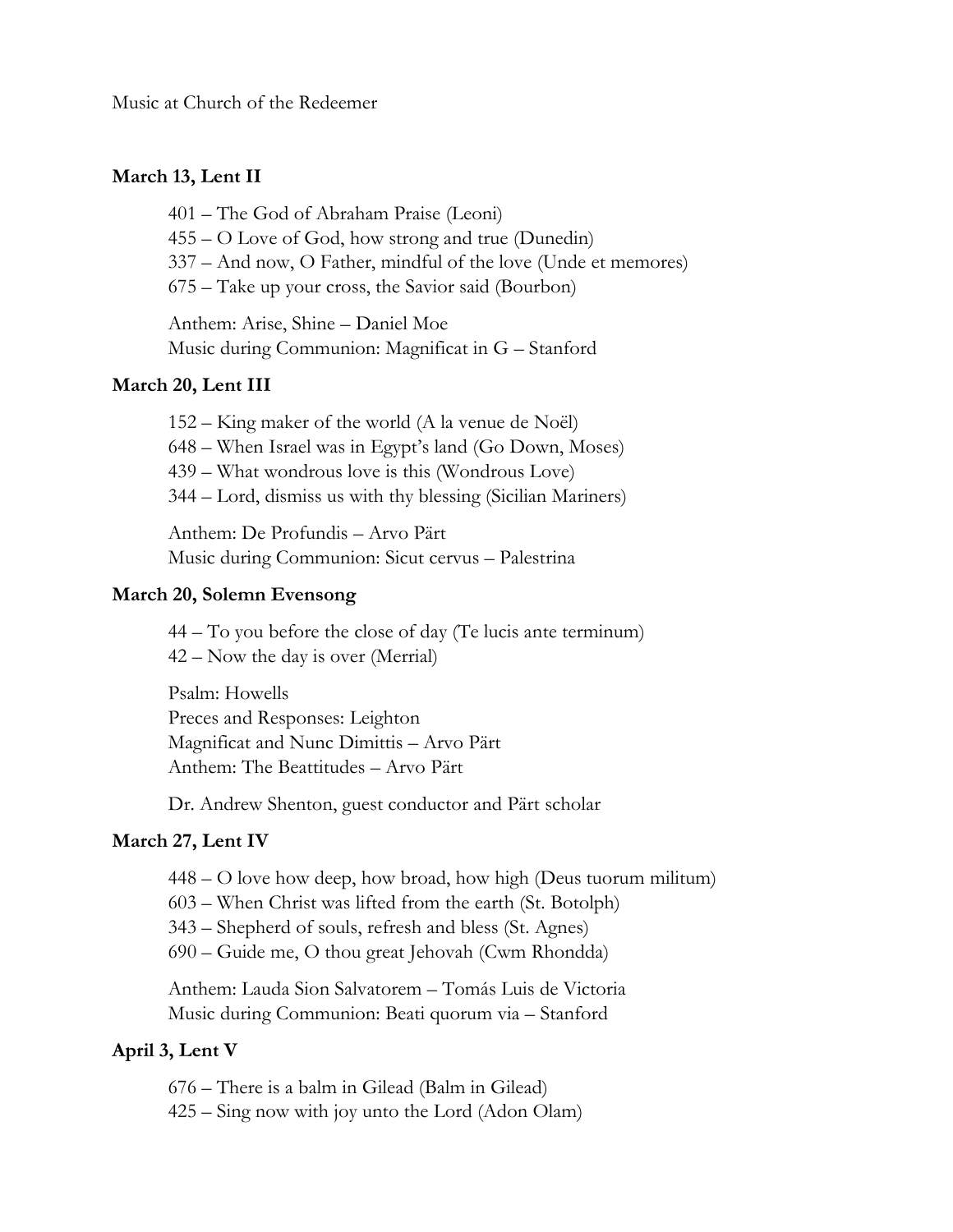313 – Let thy blood in mercy poured (Jesus, meine Zuversicht)

470 – There's a wideness in God's mercy (Beecher)

## Anthem: 9am: RSCM Choristers

 11am: Selections from Jesu Meine Freude – J.S. Bach Music during Communion: How beautiful are the feet from Messiah – Handel

## **April 10, Palm Sunday**

154 – All glory, laud, and honor (Valet will ich dir geben)

458 – My song is love unknown (Love Unknown)

480 – When Jesus left his Father's throne (Kingsfold)

Anthem  $\omega$  11 a.m.: Solus ad Victimam – Leighton Music during Communion: Psalm 31 – Cristofano Malvezzi (arr. Weigle)

## **April 14, Maundy Thursday**

– Draw nigh and take the Body of the Lord (Song 46) – Deck thyself, my soul, with gladness (Schmücke dich) – My God, thy table now is spread (Rockingham) – Now, my tongue, the mystery telling (Pange Lingua)

Foot Washing: Asperges me – Yon Anthem: Ubi Caritas – Duruflé Music during Communion: Christus Factus Est – Bruckner Stripping of the Altar: O Vos Omnes – Casals

# **April 15, Good Friday**

171 – Go to dark Gethsemane (Petra) 166 – Sing, my tongue, the glorious battle (Pange Lingua)

Music during Communion: God so loved the world – Stainer Ah, Holy Jesus – arr. Ferguson

# **April 16, Easter Vigil**

207 – Jesus Christ is risen today (Easter Hymn) 174 – At the Lamb's high feast we sing (Salzburg) 208 – The strife is o'er (Victory)

Anthem: Christ Our Passover – Richard Wayne Dirksen Music during Communion: Now Late on the Sabbath Day – Coleridge-Taylor Easter Anthem – Billings

# **April 17, Easter Day**

207 – Jesus Christ is risen today (Easter Hymn) 174 – At the Lamb's high feast we sing (Salzburg)